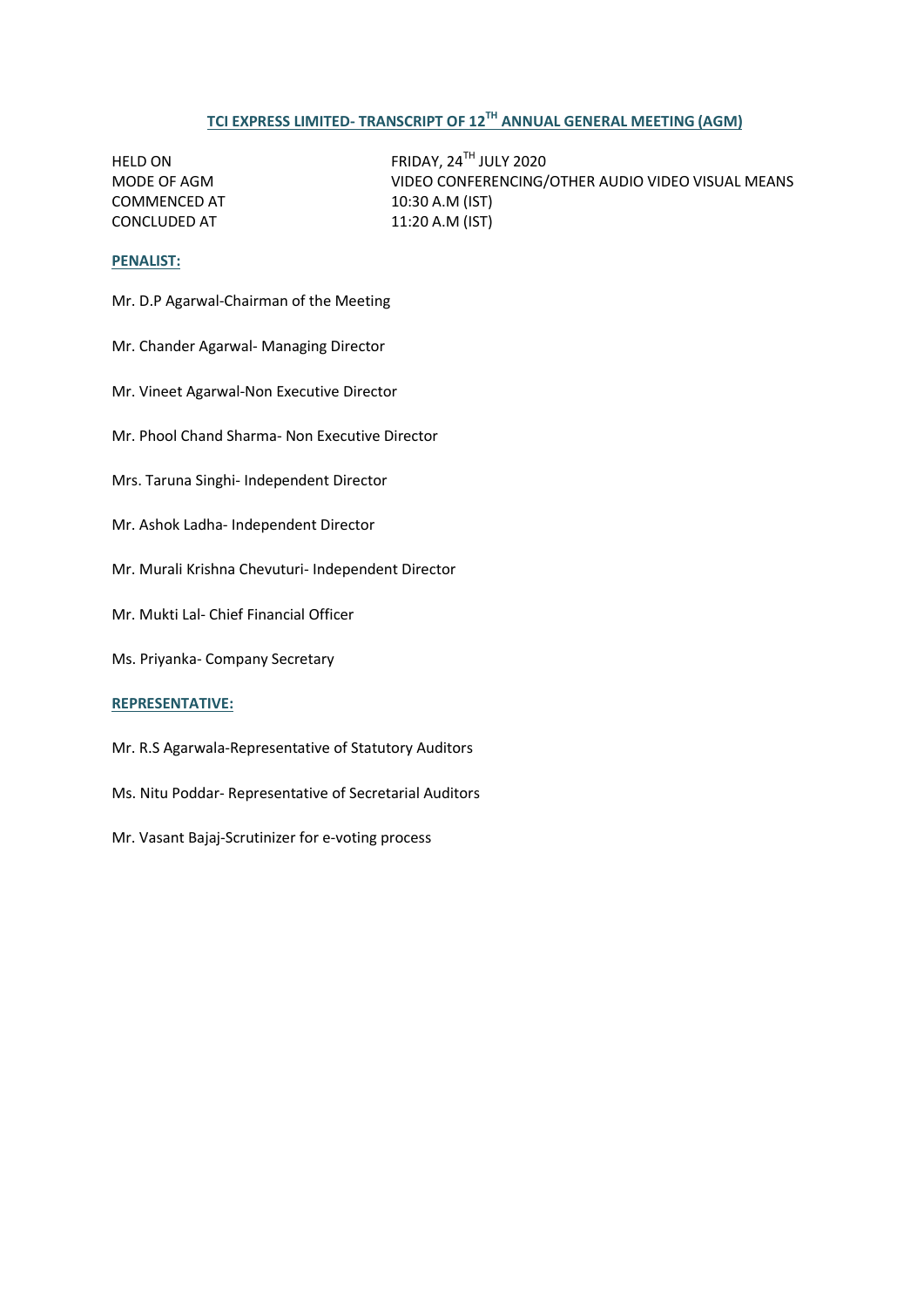### **WELCOME ADDRESS:**

### **Ms. Priyanka-Company Secretary**

Good Morning Shareholders. On behalf of TCI Express Limited, I welcome you all at this 12<sup>th</sup> Annual General Meeting of TCI Express Limited, holding through Video Conferencing/ other Audio Visual Means as permitted by the Ministry of Corporate Affairs and Securities and Exchange Board of India.

Before we officially start the proceedings, I would like to apprise for the benefit of Shareholders, that:

- In view of the continuing Covid-19 pandemic, the Ministry of Corporate Affairs (MCA) has permitted the holding of the AGM through Video Conferencing / Other Audio Visual Means (OAVM). As this meeting is being conducted through video conferencing, all efforts feasible under the circumstances have been made by the Company to enable Members to participate and vote on the items being considered in the meeting.
- Shareholders have been provided with a facility to attend and vote at the AGM by Video Conferencing/ other Audio Visual Means through CDSL's e-voting platform. I thank the CDSL Team for providing the facility to the Shareholders. In case, Shareholders have any queries or issues regarding AGM participation or e-voting, he/she may write an e-mail or call at designated number as provided in the AGM Notice.
- The joining of the meeting to the Shareholders was already opened 15 minutes prior to the commencement of the meeting and will remain open for 15 minutes after the conclusion of the meeting.
- The Shareholders participating/joining from mobile devices or tablets or through laptop and connecting via mobile hotspot may experience audio/video loss due to fluctuation in their respective network. It is therefore recommended to use stable Wi-Fi or LAN Connection to mitigate any kind of glitches.
- As per the circulars issued, entry to the AGM is restricted to the Shareholders on first come first basis upto 1,000 Shareholders, however, the large Shareholders i.e. Shareholders holding 2% or more shareholding, promoters, institutional investors, directors, key managerial personnel, the Chairpersons of the Audit Committee, Nomination and Remuneration Committee and Stakeholders Relationship Committee, auditors, etc. can attend the AGM without any restriction on account of first-come first served basis.
- Members who have registered themselves as a speaker within the stipulated time, as provided in the AGM Notice, will be given a chance to express their views or ask queries.
- Further, as per the MCA circulars, the facility for appointment of the proxies is not available for this AGM as the meeting is holding through VC/OAVM means.
- Also, as per the stated MCA circulars read with the SEBI circular dated May 12, 2020, electronic copies of the Notice of AGM and Annual Report for the financial year ended on March 31, 2020 have been sent to the Members whose email id's are registered with the Company/ Depository participant(s) as on cut- off date. The same is also available on the Company's website under investor's section.

Now, I request our respected Chairman of the meeting, Mr. D.P Agarwal, to kindly address the meeting.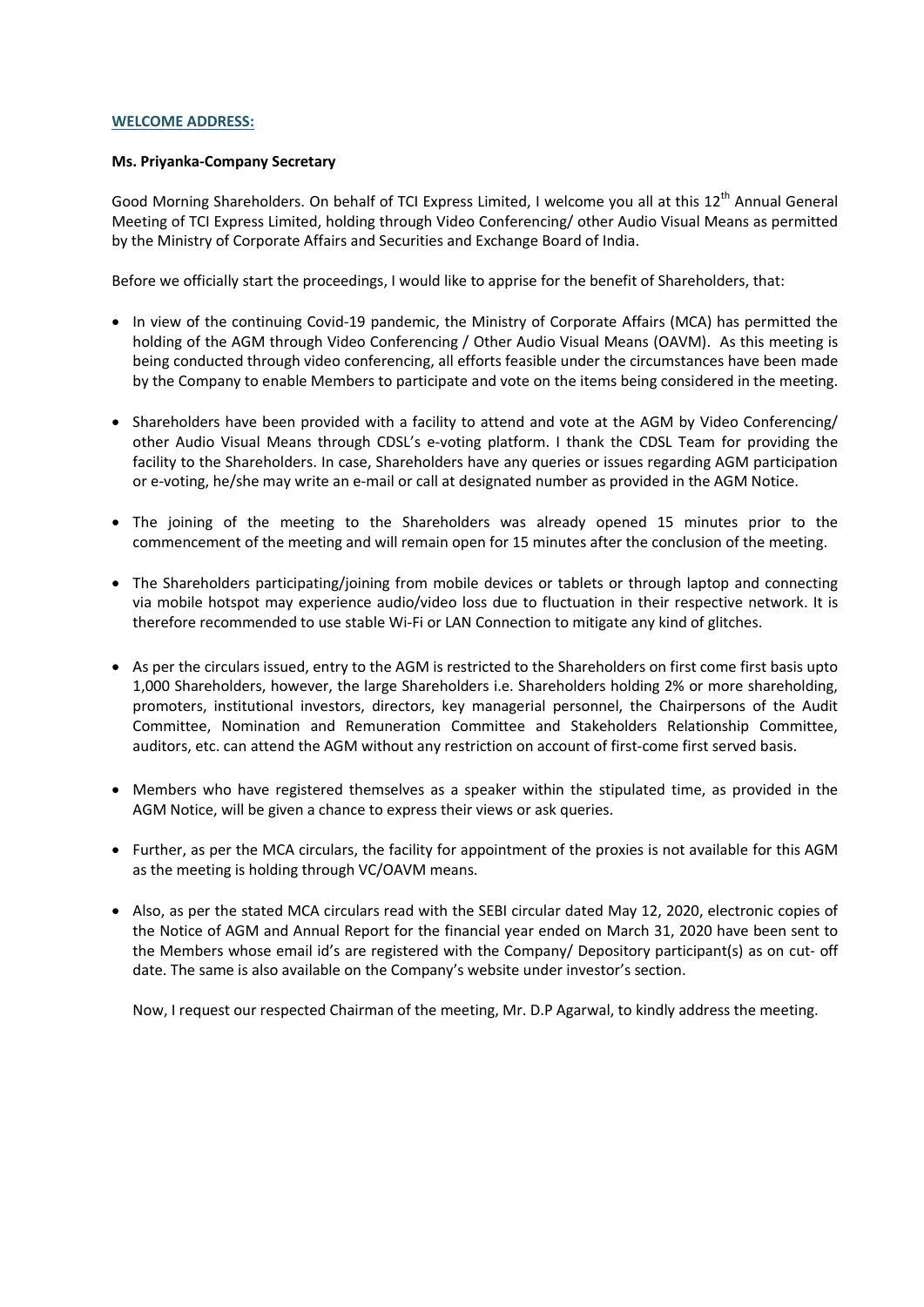### **WELCOME ADDRESS:**

### **Mr. D.P Agarwal -Chairman**

Dear Shareholders,

On behalf of the Board of Directors of TCIEXPRESS, I welcome you all at this 12<sup>th</sup> Annual General Meeting (AGM) of the Company.

I would like to inform you that, In view of the current global pandemic-Covid 19, the AGM of the Company is being conducted through VC/ OAVM means in compliance of guidelines/circulars issued by the Ministry of Corporate Affairs (MCA) and Securities and Exchange Board of India (SEBI).

Further, in compliance of above said guidelines/circulars, physical presence of Shareholders has been dispensed for this AGM and facility of participation and voting through electronic mode has been initiated. The Company has taken all requite steps to enable Members to participate and vote on the items being considered in the AGM. I thank all the Shareholders attending AGM in this difficult time and hoping that all are staying safe at home.

Now, as the mandatory Quorum is complete, I call this meeting in order. I would like to call all the Directors attending the AGM through VC/OAVM means:

# **ROLL CALL:**

# **Mr. Chander Agarwal- Managing Director**

Good Morning. I am Chander Agarwal, Managing Director of the Company. I am attending AGM through VC at Corporate Office-Gurgaon.

### **Mr. Vineet Agarwal-Non Executive Director**

I am Vineet Agarwal, Non-Executive Director of the Company. I am attending AGM through VC at Gurgaon.

### **Mr. Murali Krishna Chevuturi- Independent Director**

Good Morning. I am Mr. Murali Krishna Chevuturi, Independent Director of the Company. I am the Chairman of Audit Committee. I am member of Nomination and Remuneration Committee and attending AGM from my residence at Hyderabad, through VC.

### **Mrs. Taruna Singhi- Independent Director**

Good Morning. I am Taruna Singhi, Independent Director of the Company. I am attending AGM at my residence, New Delhi through VC. I am the chairperson of Stakeholder Relationship Committee.

### **Mr. Ashok Ladha- Independent Director**

**Ms. Priyanka-Company Secretary:** Please be noted that, Mr. Ashok Ladha, Independent Director has already joined the AGM, due to technical error, display is not available and will be screened soon.

### **Mr. Phool Chand Sharma- Non Executive Director**

Good Morning. I am Phool Chand Sharma, Non- Executive Director of TCI Express Limited. I am attending AGM at my home in Gurgaon.

### **Mr. D.P Agarwal -Chairman**

Mr. Prashant Jain, Independent Director has requested for leave of absence.

### *Also present in the meeting through VC/OAVM means are:*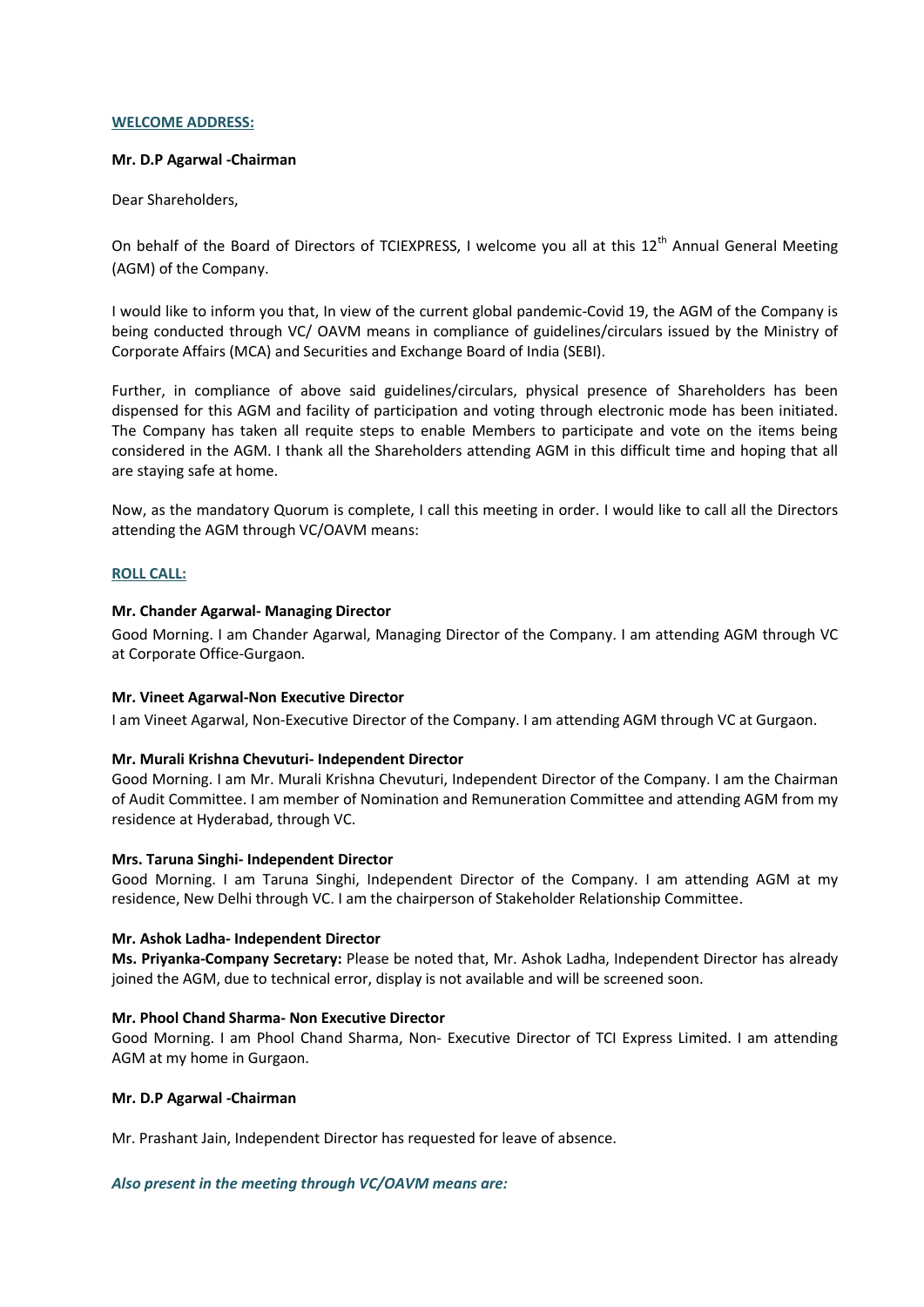### **Ms. Priyanka, Company Secretary**

Ms. Priyanka- Good Morning, I am Priyanka, Company Secretary and Compliance Officer of TCI Express Limited.

#### **Mr. Mukti Lal, Chief Financial Officer**

Mr. Mukti Lal- Good Morning, myself Mukti Lal, CFO of TCI Express Limited.

#### **Mr. RS Agarwala, representing Statutory Auditors**

### **Ms. Nitu Poddar- representing Secretarial Auditors**

### **Mr. Vasant Bajaj, Scrutinizer for e-voting**

### **ATTENDANCE OF CHAIRPERSON OF COMMITTEE(S):**

#### **Mr. D.P Agarwal -Chairman**

I confirmed that, the Chairman of Nomination & Remuneration Committee, Mr. Ashok Kumar Ladha is duly present in this meeting through VC mode.

The Chairman of the Audit Committee Mr. Murali Krishna Chevuturi is duly present in this meeting through VC mode.

Also, the Chairperson of Stakeholders Relationship Committee, Mrs. Taruna Singhi is duly present in this meeting through VC mode.

### **NOTICE OF AGM:**

Ladies and Gentlemen, the Notice of AGM along with the Annual Report for the financial year 2019-20 is being already sent through electronic mode to the Shareholders whose email addresses are registered with the Company/ Depositories. The same is also available on the Company's website and with your consent, I take it as read.

#### **DOCUMENTS FOR INSPECTION:**

The statutory registers and all the documents referred to the Notice of AGM are available for inspection at the website of the Company at [www.tciexpress.in](http://www.tciexpress.in/) under investor tab, during the AGM.

### **E-VOTING FACILITY:**

I would like to inform that the Company has engaged the services of Central Depository Services (India) Limited ('CDSL') for providing facility for voting through remote e-voting, and e-voting during the AGM. The Members who have not casted vote through remote e-voting may cast vote electronically, while going through the proceeding of the AGM. The procedure for e-voting, to the Members attending AGM through VC / OAVM means, has already been provided to the Notice of  $12<sup>th</sup>$  AGM of the Company.

It is hereby further informed that in compliance of MCA and SEBI circulars, facility of 'Show of Hands' and 'Poll' stands redundant and Members may cast their vote against each agenda item through e-voting facility as explained above.

It is also informed that the Company has appointed Mr. Vasanth Bajaj, Practicing Company Secretaries as Scrutinizer to scrutinize the e-voting process.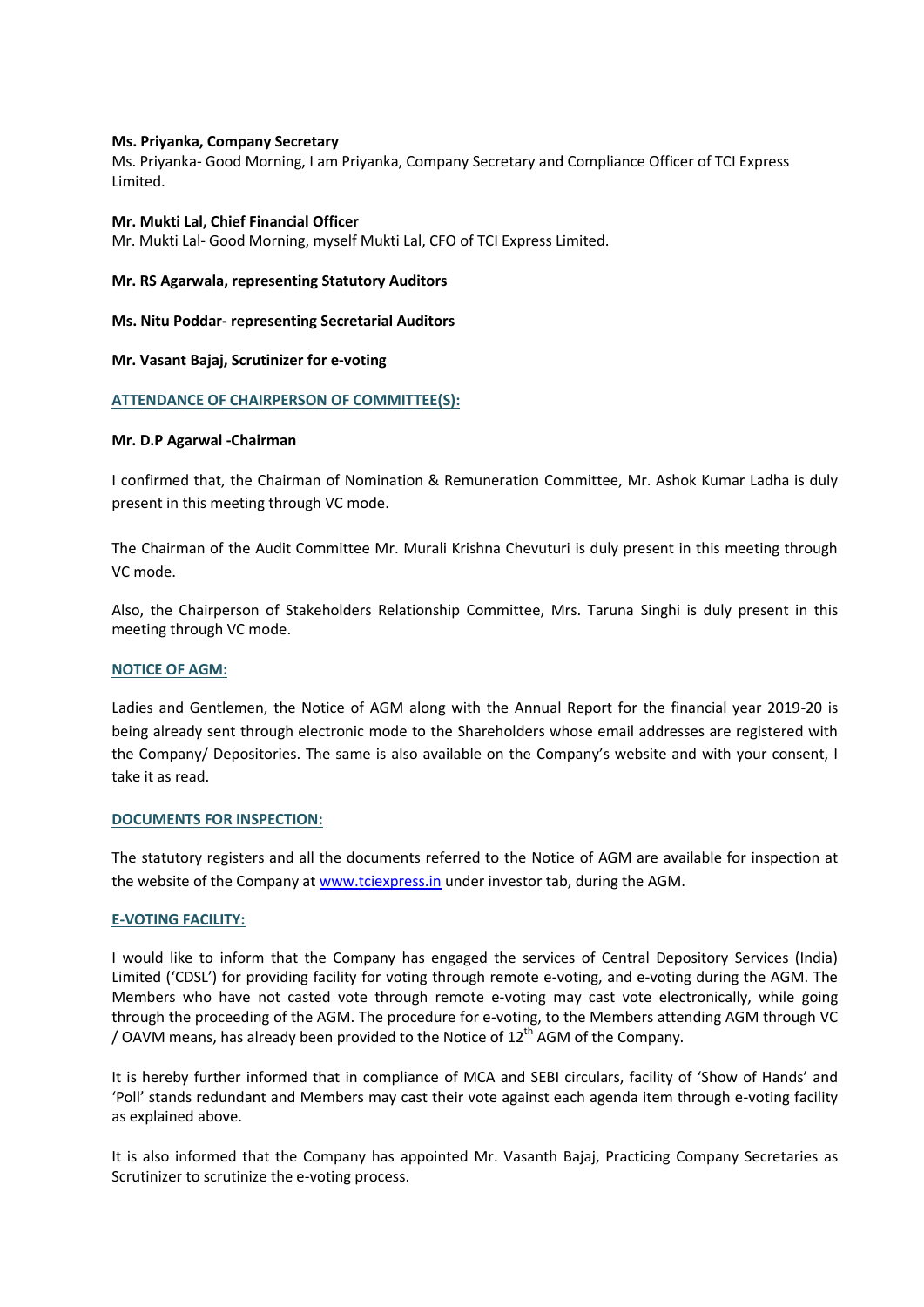### **CHAIRMAN'S SPEECH:**

#### **Ladies and Gentlemen,**

I warmly welcome you all at this  $12<sup>th</sup>$  Annual General Meeting of your Company and thank you on behalf of the Board of Directors TCIEXPRESS for joining us today. Your presence is indeed a true testimony to your involvement with, and support for the Company.

Fiscal Year 2019-20 was a difficult year for the Indian economy. Amidst weak business environment, dwindling consumer demand, slowing private investment and global slowdown, the growth of Indian economy decelerated. Despite multiple efforts made by the government to arrest the slowdown, the year registered the lowest growth rate in over six years. The Indian logistics industry is one of the mainstays of the emerging Indian economy. The performance of logistics sector in the economic development of India has never been more important than what it today. With the entire economy coming to a stand grinding halt owing to the lockdown because of the pandemic outbreak, it is the logistics industry that came to the rescue and supplying essential commodities from one part of the country to another. This Covid-19 crisis saw logistics industry emerge as the key differentiator for the companies rather than being just an activity that happens in the background. The rising importance of e-commerce, increasing B2B transactions, and the subsequent surge in consumer demands has resulted in solid growth of the Indian express logistics industry along with continuous transformation of the industry.

We are delighted to report an encouraging performance during the financial year 2019-20 despite a very challenging economic and business environment. Revenue from operations increased to Rs. 1,032 Crore. We delivered stable EBITDA of Rs. 126 Crore as compare to Rs. 122 Crore in the previous year, PAT has also increased by 22.30 % to Rs. 89 Crore from Rs. 72.84 Crore in previous year. We continued to maintain strong balance sheet and cash flows from operations during the financial year 2019-20. Even in this difficult time, we continue to serve the Country and never stopped working even in lockdown period. We ensured continuous supply of essential goods at all times, across the nation.

We, At TCI Express, focused on enhancing operational efficiencies through automation and digitization and therefore continue to make investment in our sorting centers in line with our long-term strategic objective. During the year, the Company has started construction of two new sorting centers at Pune and Gurgaon. The owned sorting centers align with strategic objectives of TCI Express will provide necessary impetus to the Company's growth trajectory, higher utilization and operational reliability. We continue to cater the evolving logistics needs through our customer oriented and agile business model that offers integrated, value-added services and leverage technology for efficiency gains. In the rapidly evolving competitive landscape, we believe technology plays a crucial role which gives you a competitive edge and as we remain fully committed in delivering best in class services to our clients, we are making technology upgrades in our day to day operations. The initiatives taken during the year include, working towards building a paperless supply chain, we have moved to 100% e-Dockets (e-DWBs) during the year.

With this, I would like to take this opportunity to express my sincere gratitude for all the support and cooperation extended by the Shareholders, Board of Directors, customers, vendors, bankers, business associates and to all the employees and acknowledges their hard work, tremendous efforts and contribution to the Company's performance. I sincerely acknowledge the ongoing cooperation and support provided by Central and State Governments and all Regulatory bodies.

### **AUDITORS' REPORT:**

### **Mr. D.P Agarwal -Chairman**

Now, I ask Ms. Priyanka, Company Secretary & Compliance Officer to read the Auditors' Report.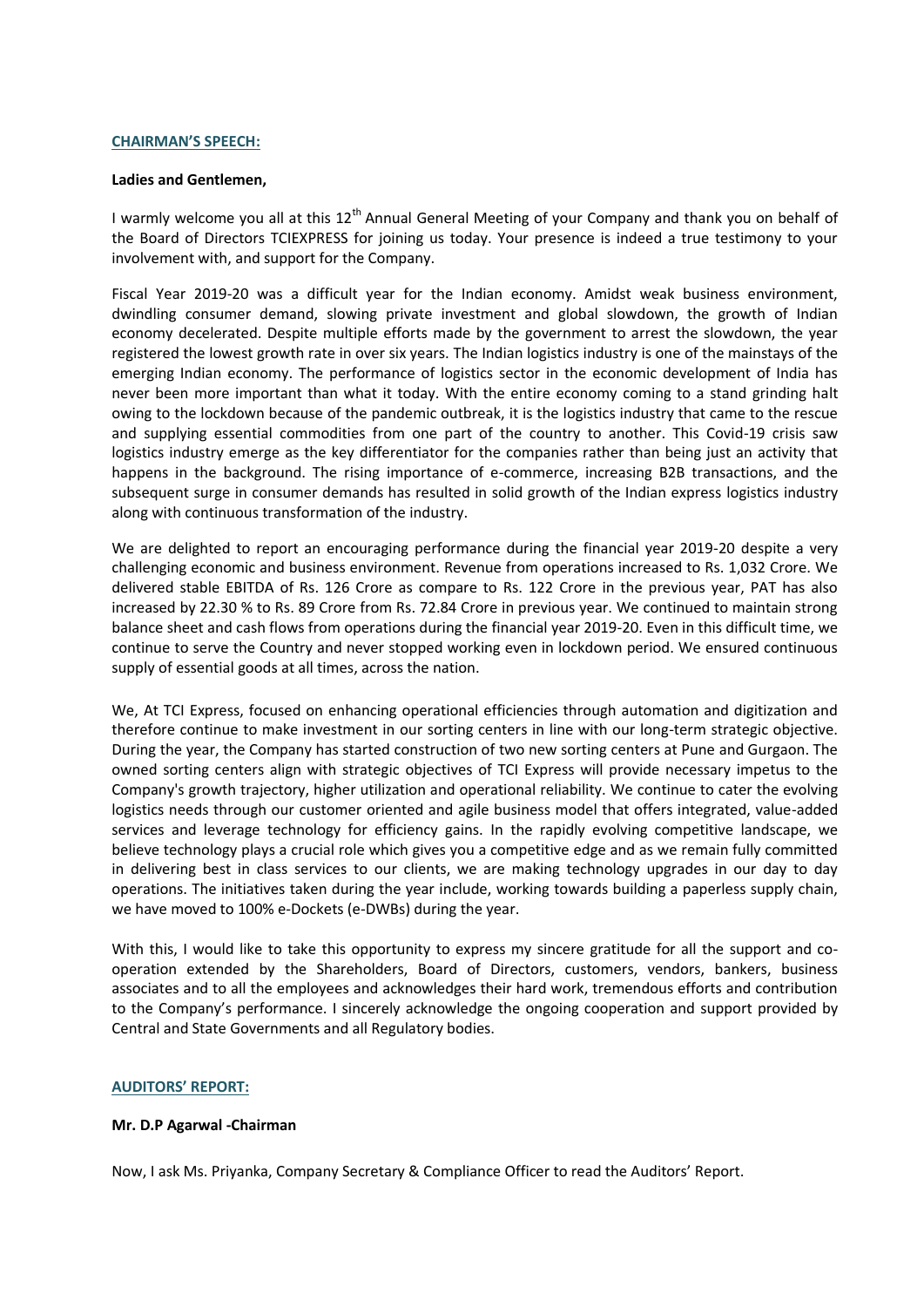### **Ms. Priyanka-Company Secretary**

Please be noted that, the Statutory Audit Report and Secretarial Audit Report does not contain any qualifications, observations or comments or other remarks, hence the Statutory Audit Report and Secretarial Audit Report for the financial year ended March 31, 2020, be and is hereby taken as read.

# **DISCUSSION ON RESOLUTION:**

Dear Members, we wish to inform you that, since, this AGM has been called through Video Conferencing, all the Resolutions as stated in the Notice of AGM has been already put to vote through remote e-voting and which has not voted earlier through remote e-voting, will be put to e-voting during the AGM, therefore there will be no proposing and seconding of Resolutions.

As per the AGM Notice dated May 08, 2020, the following businesses are to be transacted:

# **AS AN ORDINARY BUSINESS**

# **Resolution No.1:**

To receive, consider and adopt the Audited Standalone Financial Statement of the Company for the financial year ended March 31, 2020, along with the report of the Board of Director's and Auditor's thereon.

### **Resolution No.2:**

To appoint a Director in place of Mr. Vineet Agarwal (DIN-00380300), who retires by rotation and being eligible, offers himself for re-appointment.

### **Resolution No.3:**

To re-appoint M/s. R.S. Agarwala & Co., Chartered Accountants, (ICAI Firm Registration No. 304045E), as the Statutory Auditors of the Company for a second term of five (5) years.

Now, I request to the Chairman to instruct the Shareholders about question answer session and manner of voting at the AGM.

### **QUESTION AND ANSWER SESSION:**

### **Mr. D.P Agarwal -Chairman**

As per the stated circulars, the Company in best possible way had given options to the Shareholders to ask their questions/ give suggestions by registering themselves as the speaker with the Company. For the sake of time, the Members are requested to be specific and express their views or ask queries in 1-2 minute(s) time.

Now, I would request the CDSL team to take query(ies) received by the registered speaker:

We have received one request from Mr. Ravi Kumar Naredi. Please allow him to connect through CDSL portal.

### **Mr. Ravi Kumar Naredi: Registered Speaker**

Respected Chairman, MD, Eminent Board of Directors, Employees of the Company and fellow Shareholders. I am Ravi from Bhilwara and got opportunity to attend AGM of company. I would like to submit question as below:

- I. Mr. Chander all headwinds have come in few months even you are hopeful 5 trillion GDP by 2025 and whatever margin expansion you have planned is under way?
- II. Will you abide by your capex plan of next 3 years? How much new branches expecting to open in current financial year.